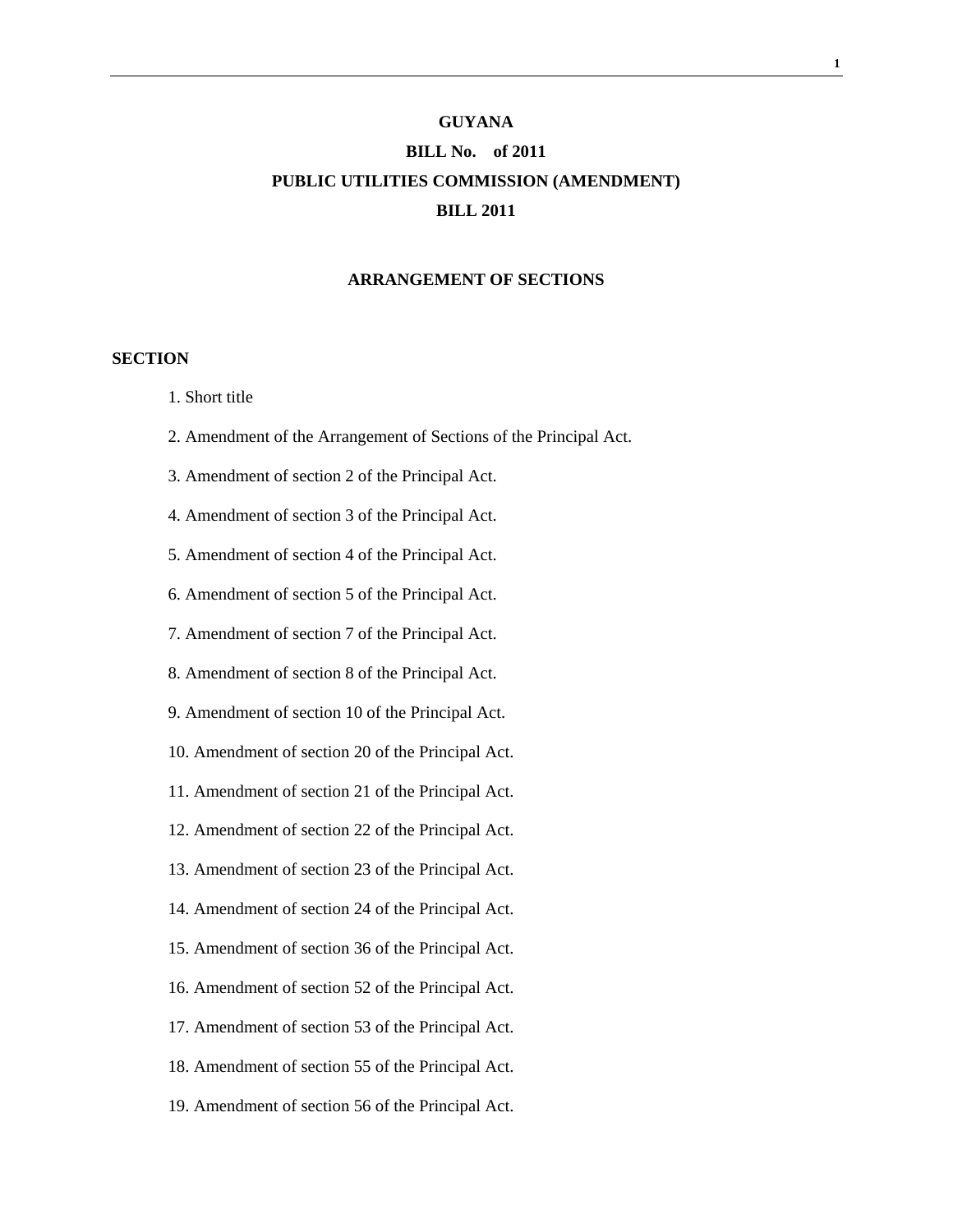20. Amendment of section 57 of the Principal Act. 21. Amendment of section 59 of the Principal Act. 22. Amendment of section 60 of the Principal Act. 23. Amendment of section 62 of the Principal Act. 24. Amendment of section 64 of the Principal Act. 25. Amendment of section 65 of the Principal Act. 26. Amendment of section 66 of the Principal Act. 27. Amendment of section 70 of the Principal Act. 28. Amendment of section 71 of the Principal Act. 29. Amendment of section 72 of the Principal Act. 30. Amendment of section 73 of the Principal Act. 31. Amendment of section 75 of the Principal Act. 32. Amendment of section 82 of the Principal Act. 33. Amendment of section 83 of the Principal Act. 34. Amendment of section 85 of the Principal Act. 35. Amendment of section 87 of the Principal Act.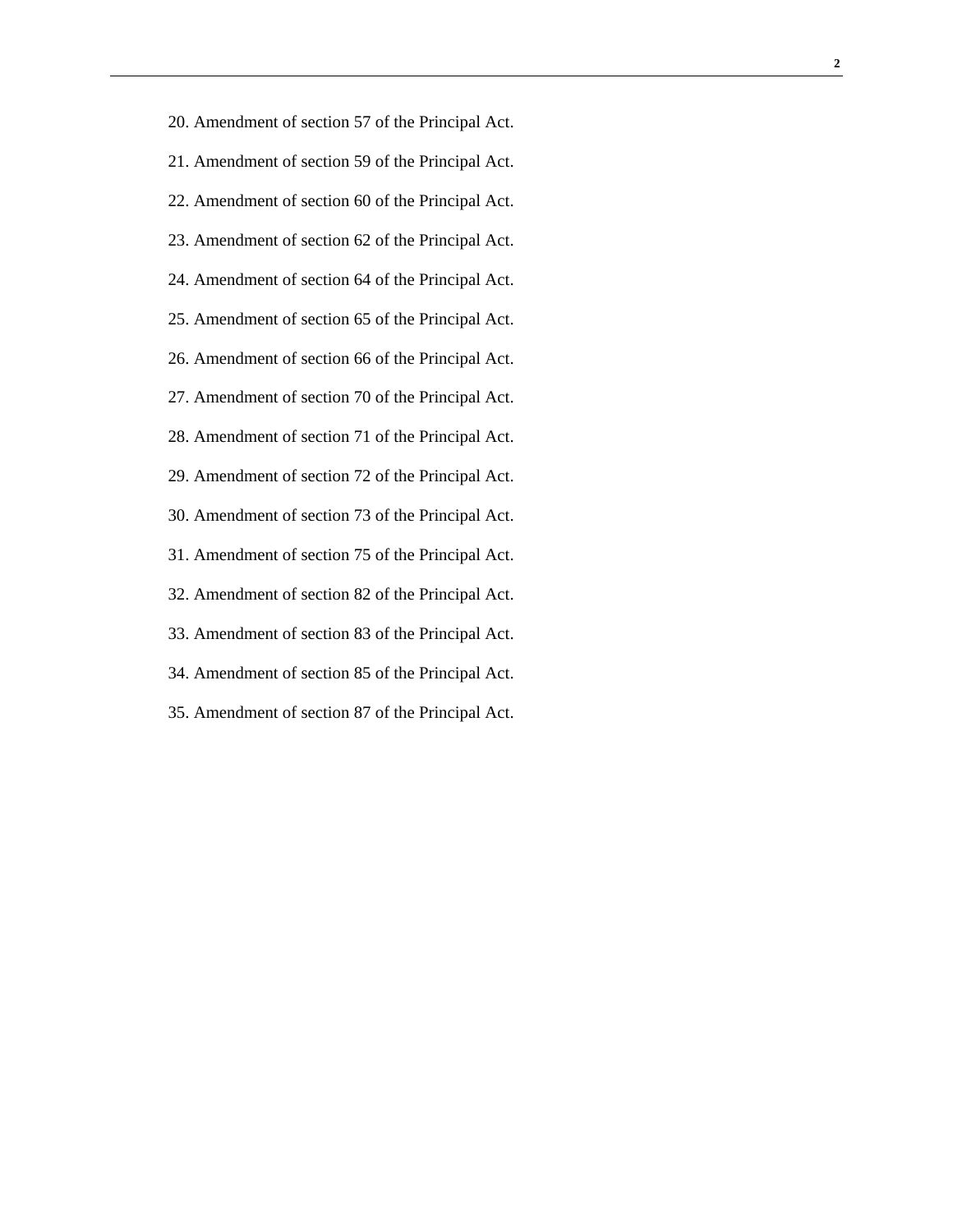## **A BILL**

### Intituled

# AN ACT to amend the Public Utilities Commission Act.

A.D. 2011 Enacted by the Parliament of Guyana:-

Short title. Cap. 57:01 1. This Act, which amends the Public Utilities Commission Act, may be cited as the Public Utilities Commission (Amendment) Act 2011.

2. The Arrangement of Sections of the Principal Act is amended as follows – Amendment of the Arrangement of Sections of the Principal Act.

(a) sections  $64 -$ 

 after the word "utilities" by the insertion of the words " and telecommunications undertakings";

(b) sections 71 and  $73 -$ 

 after the word "utility" by the insertion of the words "or telecommunications undertaking";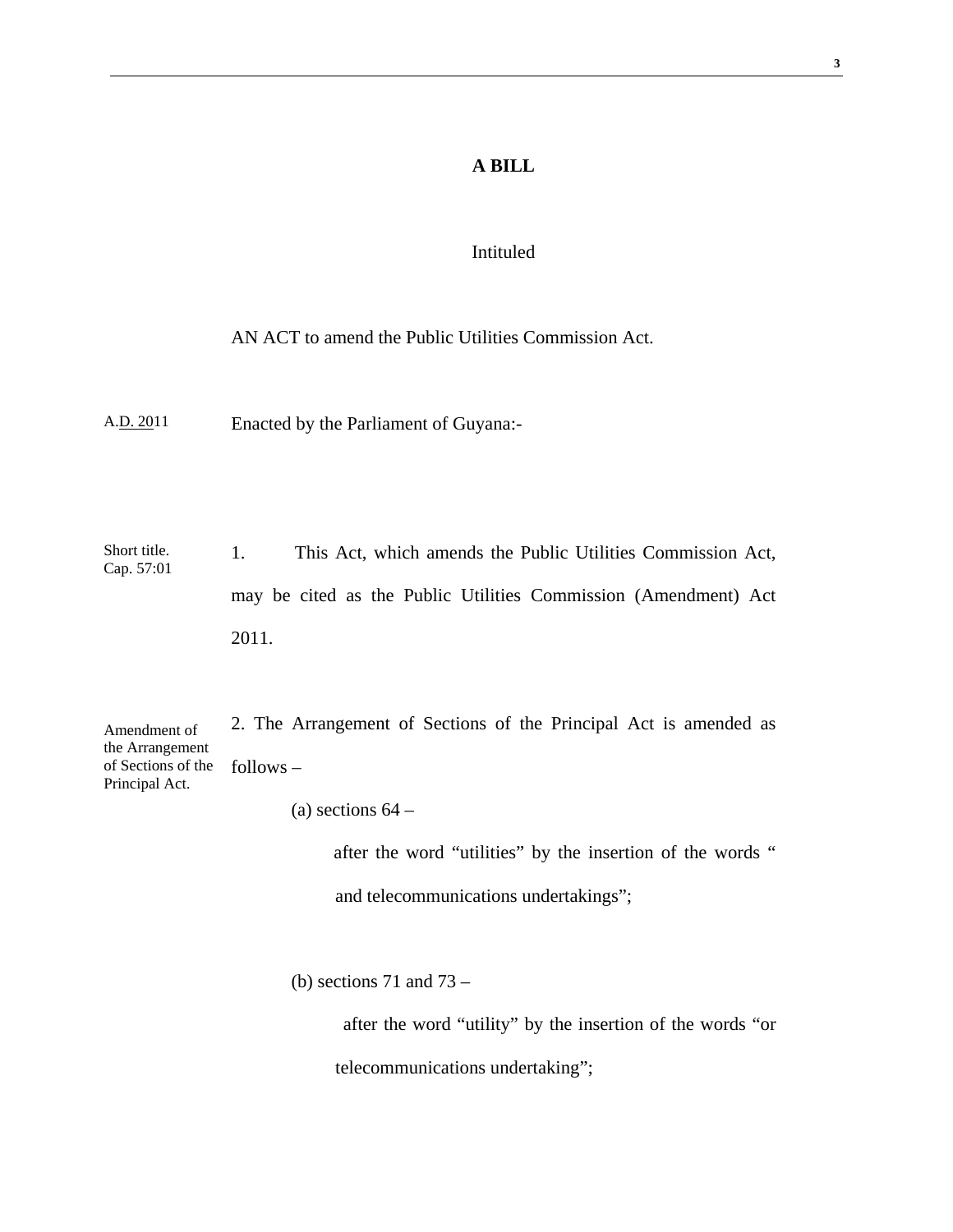(d) sections  $82$  and  $83 -$ 

after the word "utility" by the insertion of the words "and telecommunications undertaking".

Amendment of section 2 of the Principal Act.

3. Section 2 of the Principal Act is amended –

(a) by the deletion in paragraph (a) of the words "or  $(b)$ ";

(b) by the insertion immediately after paragraph (a) of the following as paragraph (aa) –

> "(aa) with effect from the commencement of the Public Utilities Commission (Amendment) Act 2011, apply to telecommunications undertakings as specified herein;".

| Amendment of     | 4. Section 3 of the Principal Act is amended as follows – |  |
|------------------|-----------------------------------------------------------|--|
| section 3 of the |                                                           |  |
| Principal Act.   | 1. (a) in subsection $(1)$ –                              |  |

 (a) by the substitution for paragraph (d) of the following paragraph as paragraph (d) –

> "(d) "consumer", in relation to a public utility or, where applicable herein, a telecommunications undertaking, means a person making use of any service provided by the public utility or such telecommunications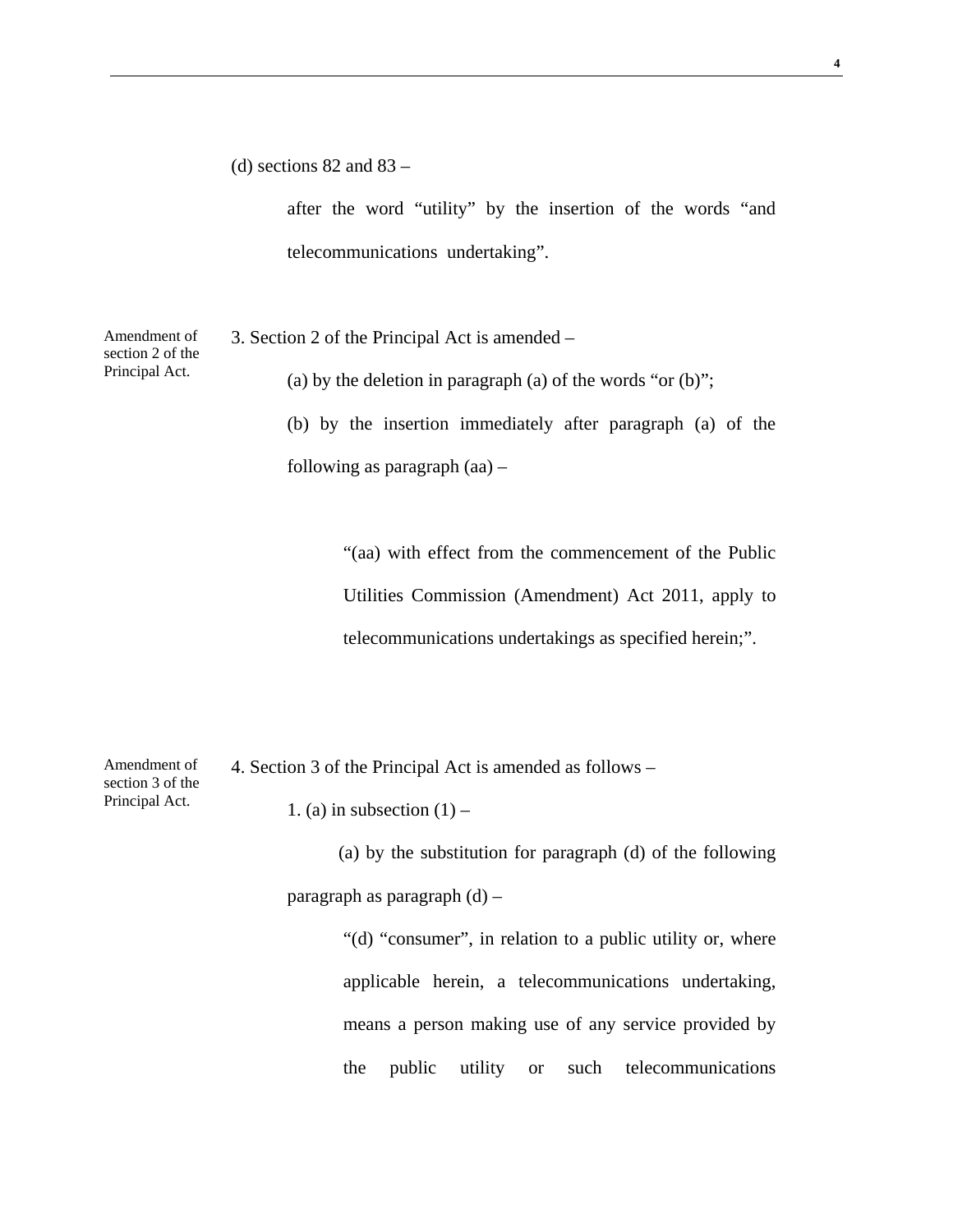undertaking;";

(b) in paragraph (e) immediately after the word "utility" by the insertion of the words "or a telecommunications undertaking";

(c) by the insertion immediately after paragraph (f) of the following paragraph as paragraph (ff) –

No. of 2011 " (ff) "operator" has the meaning assigned to it in section 2 (1) of the Telecommunications Act 2011;";

> (d) in paragraph (i) by the substitution for the full stop at the end of a semicolon and by the insertion of the following words immediately after the inserted semicolon -

"and for purposes of telecommunications undertakings, the term "service" has the meaning assigned to the term "telecommunications service" in section 2(1) of the Telecommunications Act 2011;"; No. of 2011

> (e) by the insertion immediately after paragraph (i) of the following paragraphs as paragraphs (j) and  $(k)$  –

> > '(j) "service provider" has the meaning assigned to it in section 2(1) of the Telecommunications Act 2011;

(k) "telecommunications undertaking" has the meaning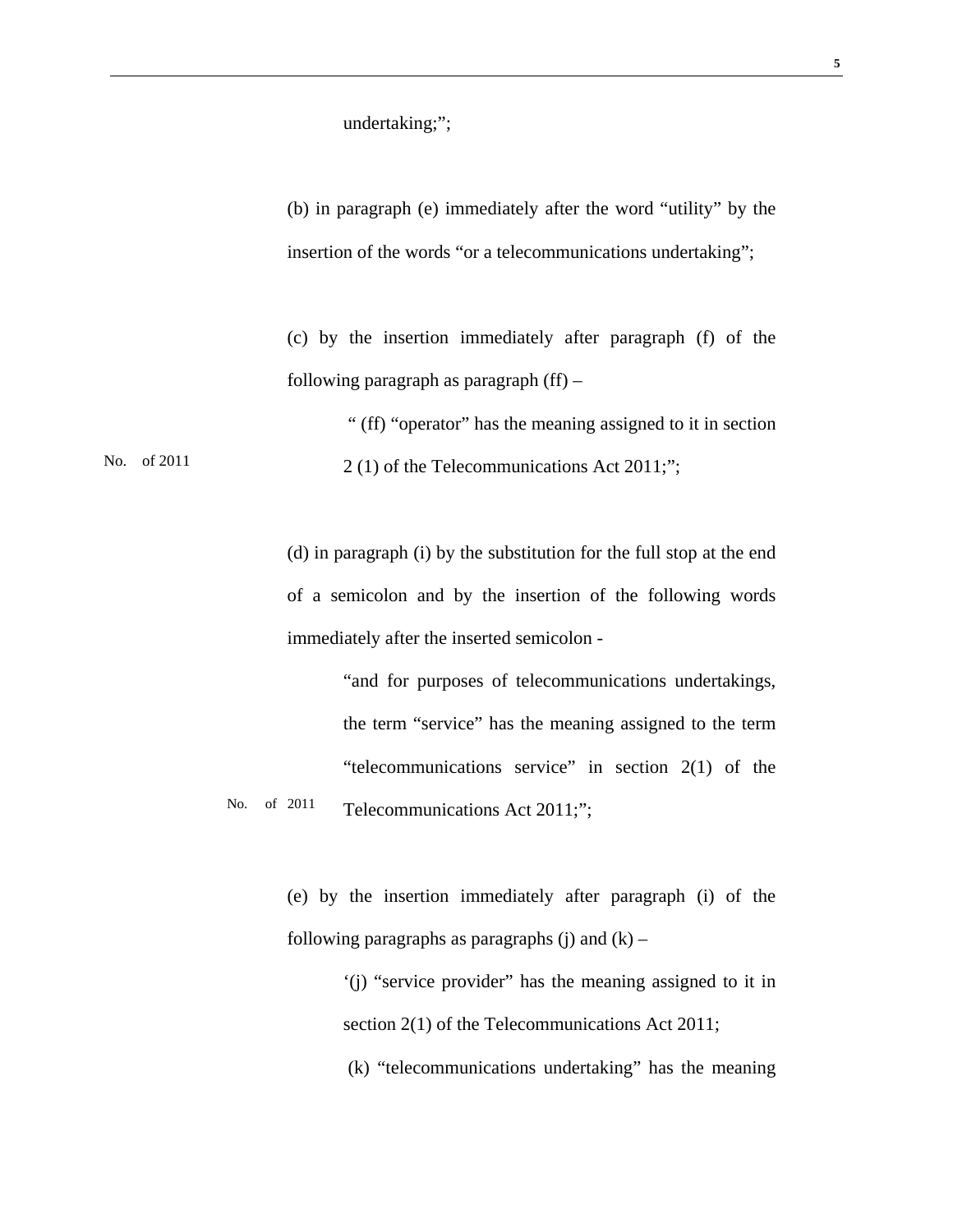assigned to it in section  $2(1)$  of the Telecommunications Act 2011.'.

2. In subsection (2) by the insertion immediately after the word "utility" of the words –

 "or, where specified herein a telecommunications undertaking".

5. Section 4 of the Principal Act is amended as follows – (a) in subsection  $(1)$  by the deletion of paragraph  $(b)$ ;

> (b) by the substitution for subsection (2) of the following subsection as subsection  $(2)$  –

> "(2) Notwithstanding anything contained in subsection (1) or section 3(1)(k), any person, not otherwise a public utility or telecommunications undertaking, who or which provides any service only to a public utility or telecommunications undertaking, or only to himself or itself or his or its employees or tenants, where such service is not resold to or used by others, shall not be deemed to be a public utility or telecommunications undertaking:

> > Provided, however, that nothing in this subsection or any other provision of this Act shall be interpreted to

Amendment of section 4 of the Principal Act.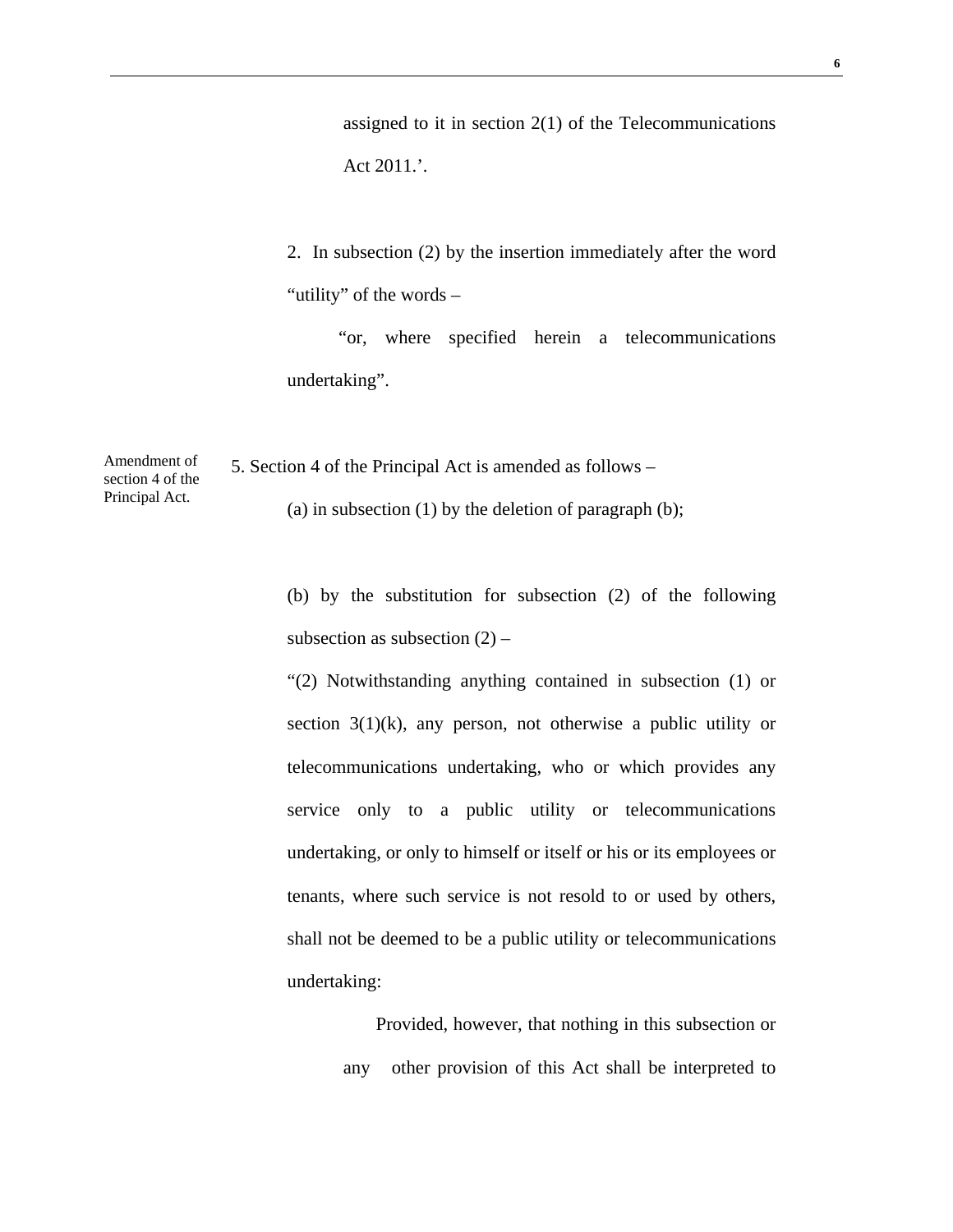exclude the application of this Act to persons engaged in wholesale arrangements or any other activity involved in the supply of a service, directly or indirectly, to or for the public.".

Amendment of section 5 of the Principal Act. 6. Section 5(1A) of the Principal Act is amended by the insertion immediately after the word "utilities" of the words "and telecommunications undertakings".

Amendment of section 7 of the Principal Act.

7. Section 7(2) of the Principal Act is amended by the insertion immediately after the word "utility" of the words "or a telecommunications undertaking" and after the word "Act" of the words "or any other applicable written law".

8. Section 8 of the Principal Act is amended as follows –

Amendment of section 8 of the Principal Act.

(a) in subsection (1)

 (i) by the insertion immediately after the word "utility" where it appears for the first time of the words "telecommunications undertaking,"

 (ii) by the insertion immediately after the word "utility" where it appears for the second time of the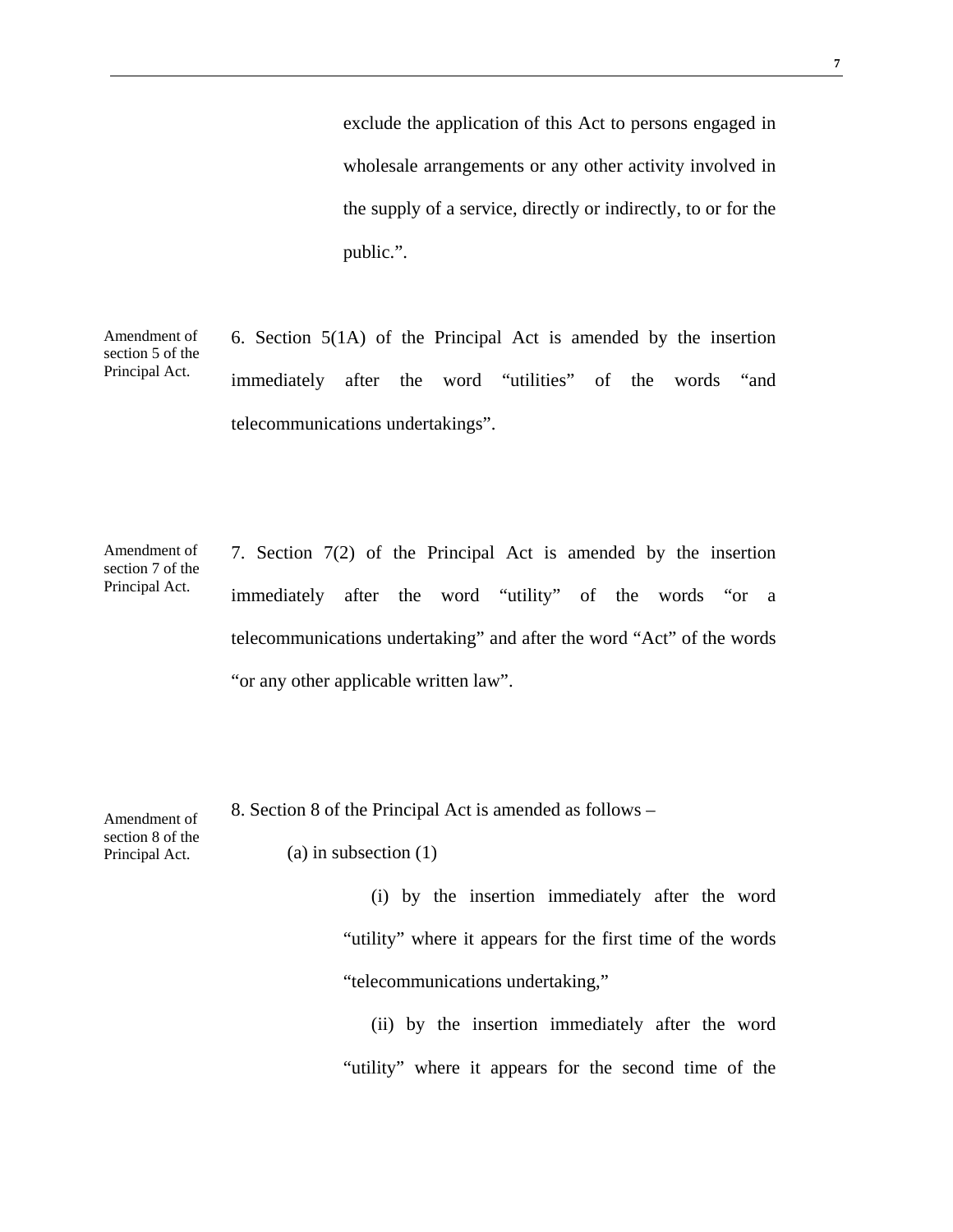words "or telecommunications undertaking" and where it appears for the third time of the words "or a telecommunications undertaking";

(b) in subsection (4) by the insertion immediately after the word "utility" wherever it appears of the words "or telecommunications undertaking".

section 10 of the 9. Section 10(1) of the Principal Act is amended as follows –

Amendment of

Principal Act.

(a) in paragraphs (a), (b) and (c) by the insertion immediately after the word "utility" wherever it appears of the words "or telecommunications undertaking";

(b) in paragraph (e) in the opening part by the insertion immediately after the word "utility," of the words "a telecommunications undertaking, or" and by the insertion immediately after the word "utility" in the two other places where it appears of the words "or a telecommunications undertaking".

Amendment of section 20 of the Principal Act. 10. Section 20 of the Principal Act is amended as follows – (a) by the substitution in subsection (3) for paragraph (a) of the following paragraph as paragraph  $(a)$  –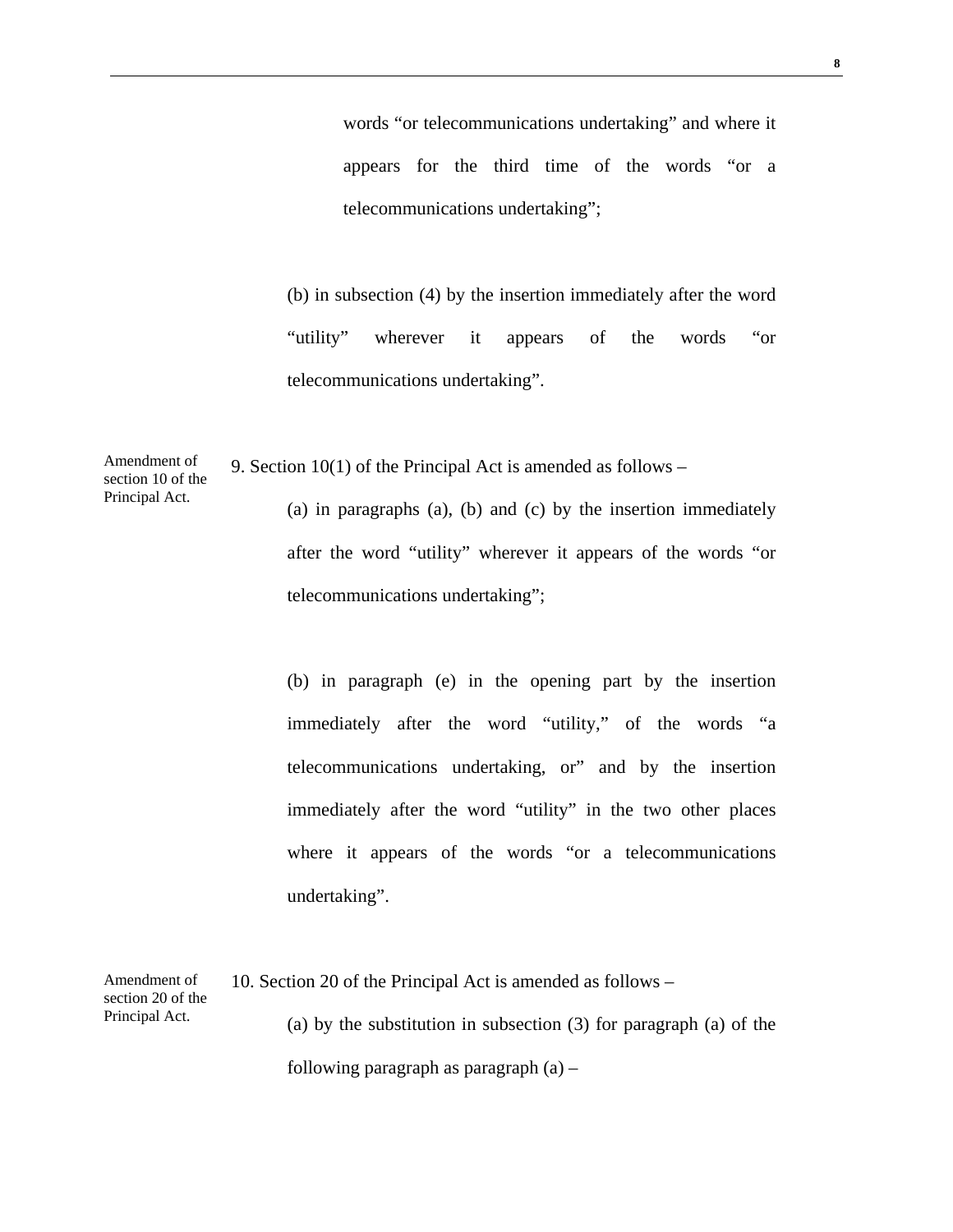"(a) sums assessed by the Commission and paid over to it by public utilities and telecommunications undertakings in accordance with Part XI and any other applicable law;"; (b) by substituting for subsection (4) of the following subsection as subsection  $(4)$  –

 "(4) Except to the extent that this Act or any other applicable written law, or regulations made under any of them, may designate the payment of fines to the Commission, all sums assessed by the Commission in the nature of fines or penalties imposed upon a public utility, a telecommunications undertaking, or any other company or person under this Act shall be paid directly to the Accountant General by such public utility, telecommunications undertaking, or other company or person.".

11. Section 21 of the Principal Act is amended as follows –

Amendment of section 21 of the Principal Act.

 (a) in subsection (1) by the insertion after the word "Act" of the words " and any other applicable written law";

 (b) in subsection (2) by the substitution for the words "1990" of the words "2011", by the insertion immediately after the word "utility" wherever it appears, of the words "or telecommunications undertaking.".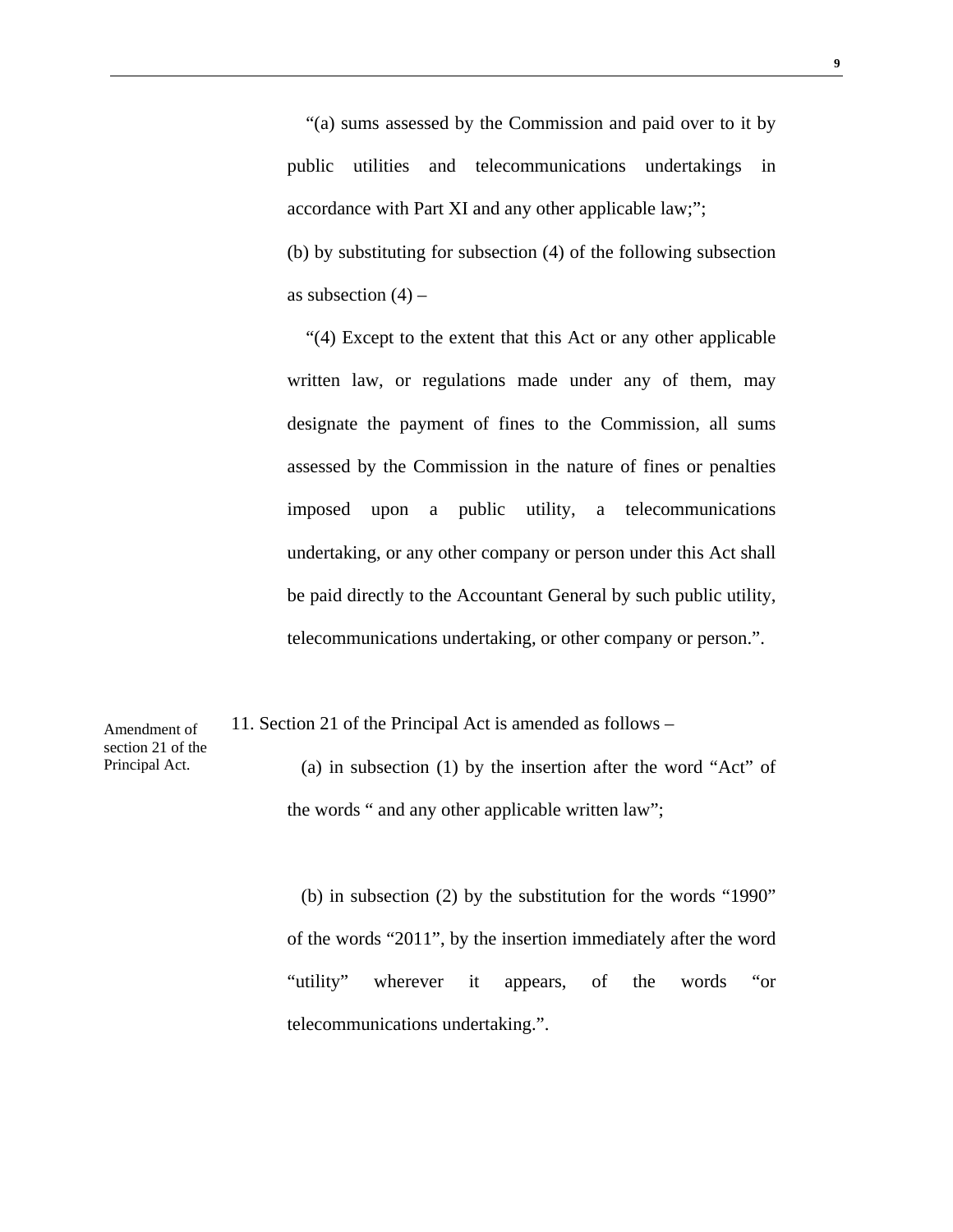(c) in subsection (3) by the insertion after the word "Act" where it appears for the second time of the words "or other laws referred to in subsection (2)".

Amendment of section 22 of the Principal Act. 12. Section 22 of the Principal Act is amended by the insertion in paragraph (d) immediately after the word "utility" of the words "a telecommunications undertaking".

Amendment of section 23 of the Principal Act. 13. Section 23 of the Principal Act is amended by the insertion immediately after the word "utilities" of the words "and telecommunications undertakings".

14. Section 24 of the Principal Act is amended by the insertion immediately after the word "Act" of the words "and as may be specified in any other applicable law" and by the insertion immediately after the word "utility" of the words "or telecommunications undertaking".

15. Section 36 of the Principal Act is amended as follows –

Amendment of section 36 of the Principal Act.

(a) in subsection (1) by the deletion of the words "switchboards, exchanges,";

(b) in subsection (2) by the deletion of the words

Amendment of section 24 of the Principal Act.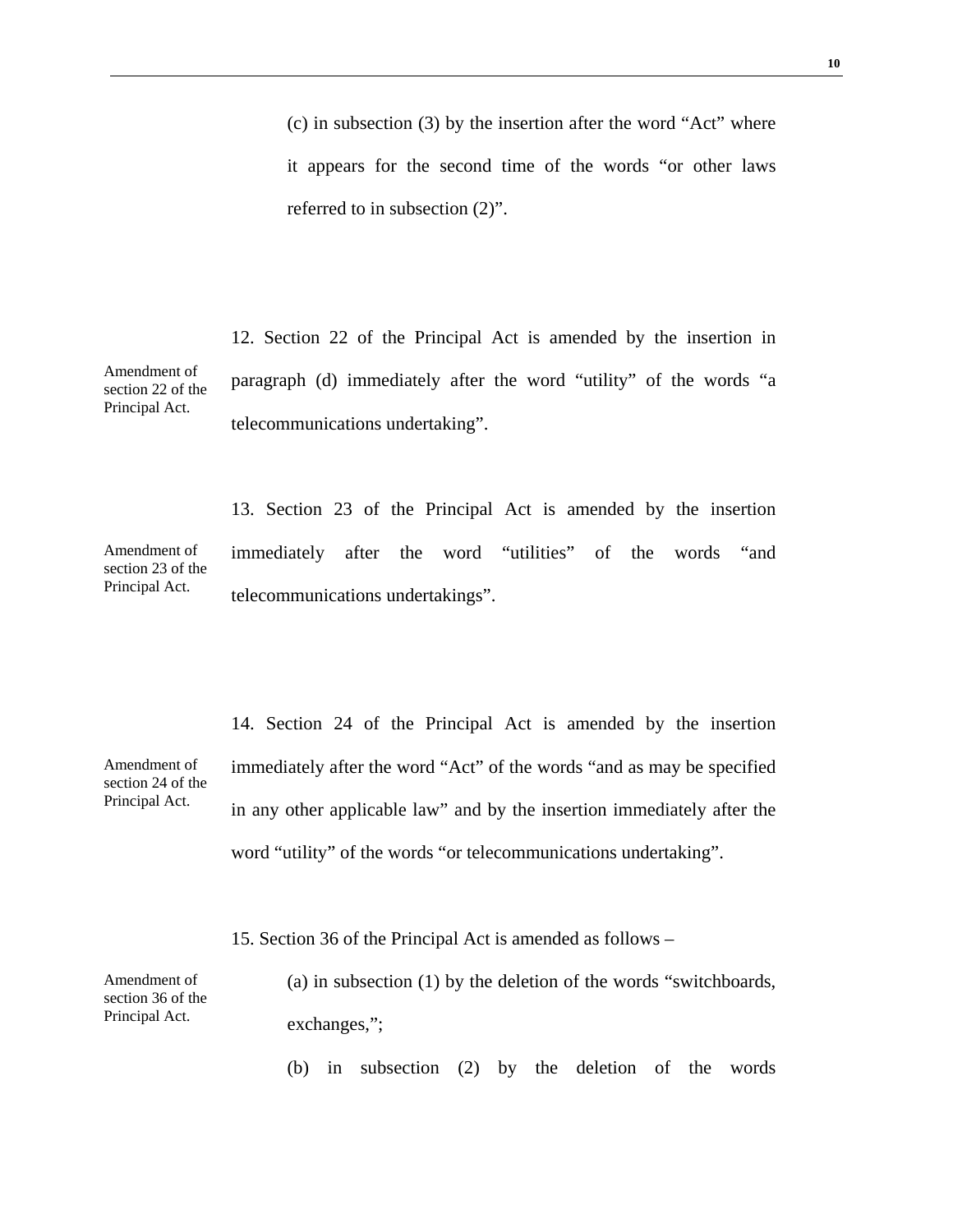"interconnection,";

(c) by the insertion immediately after subsection (4) of the following as subsection  $(5)$  –

> (5) (a) Nothing in this section shall be deemed to apply to interconnection, access, collocation, or sharing of facilities between telecommunications undertakings, or collocation or sharing of facilities and utility installations between telecommunications undertakings and public utilities, which matters shall be governed by the Telecommunications Act 2011 and the regulations issued thereunder.

> (b) For purposes of this subsection, the terms "interconnection," "access," "collocation," "facilities," and "utility installations" shall have the meanings assigned to them in the Telecommunications Act 2011 and the regulations issued thereunder.".

16. Section 52 of the Principal Act is repealed and the following section re-enacted for section 52 –

> " 52. (1) A complaint under this Act or any other applicable law against a public utility or a telecommunications undertaking may be made by the Minister or any person (including any other public utility or telecommunications undertaking) having an

Act No.

Amendment of section 52 of the Principal Act.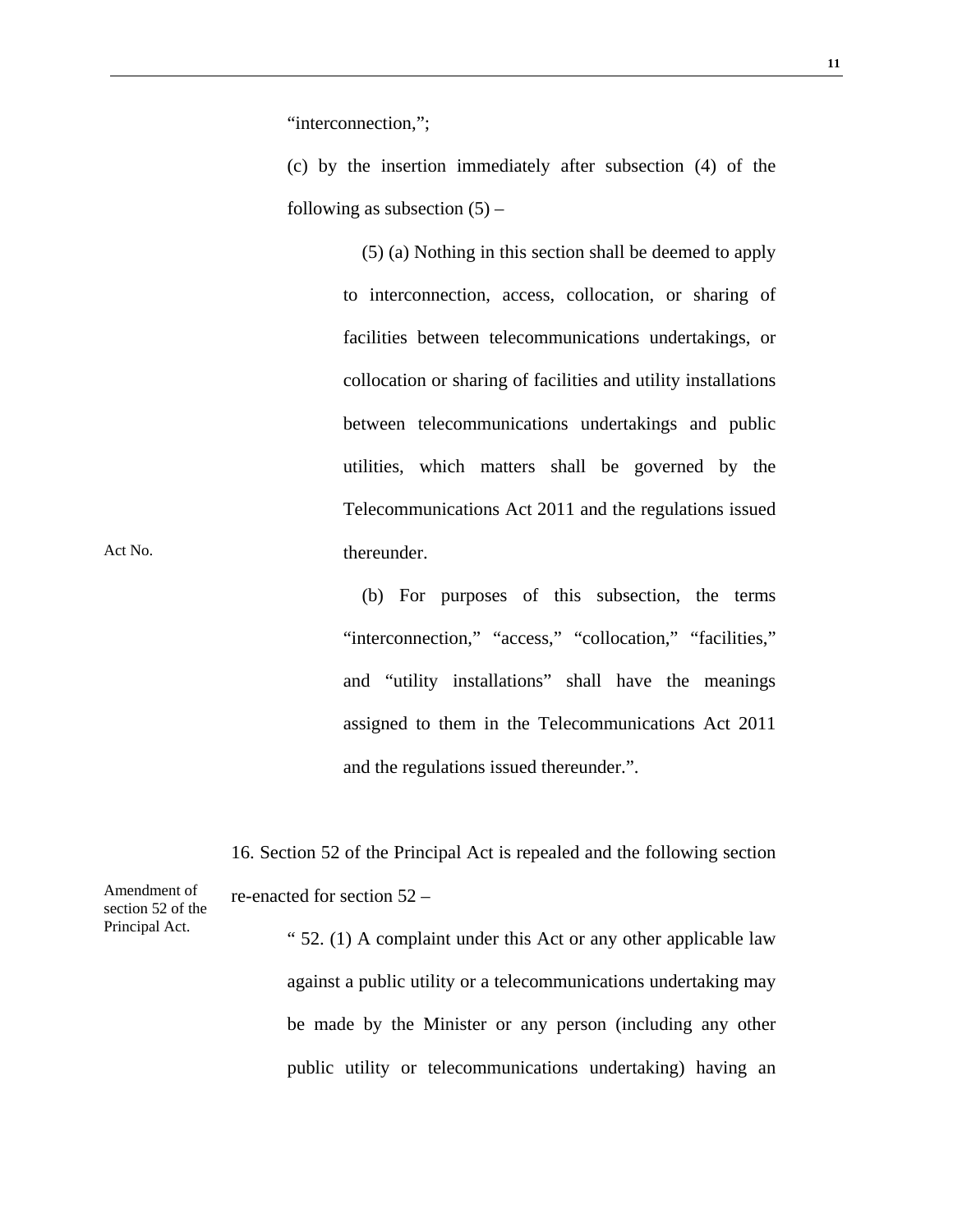interest in the subject matter.

(2) A complaint shall state the particulars of the act or omission complained of, the public utility or telecommunications undertaking against which the complaint is made and the relief sought.

(3) The Commission may make rules prescribing the form in which any complaint shall be made:

 Provided that a complaint that furnishes the particulars and information required to be provided by the form shall not be rejected only on the ground that it is not strictly in accordance with the form.

(4) (a) The Commission shall resolve every complaint brought by a consumer, or by the Minister or the Commission itself, regarding any bill issued by a public utility or a telecommunications undertaking to the consumer, by the issuance of an order, binding upon the consumer and the public utility or telecommunications undertaking, within one hundred and twenty days following the initiation of the complaint with or by the Commission, and every order issued shall be binding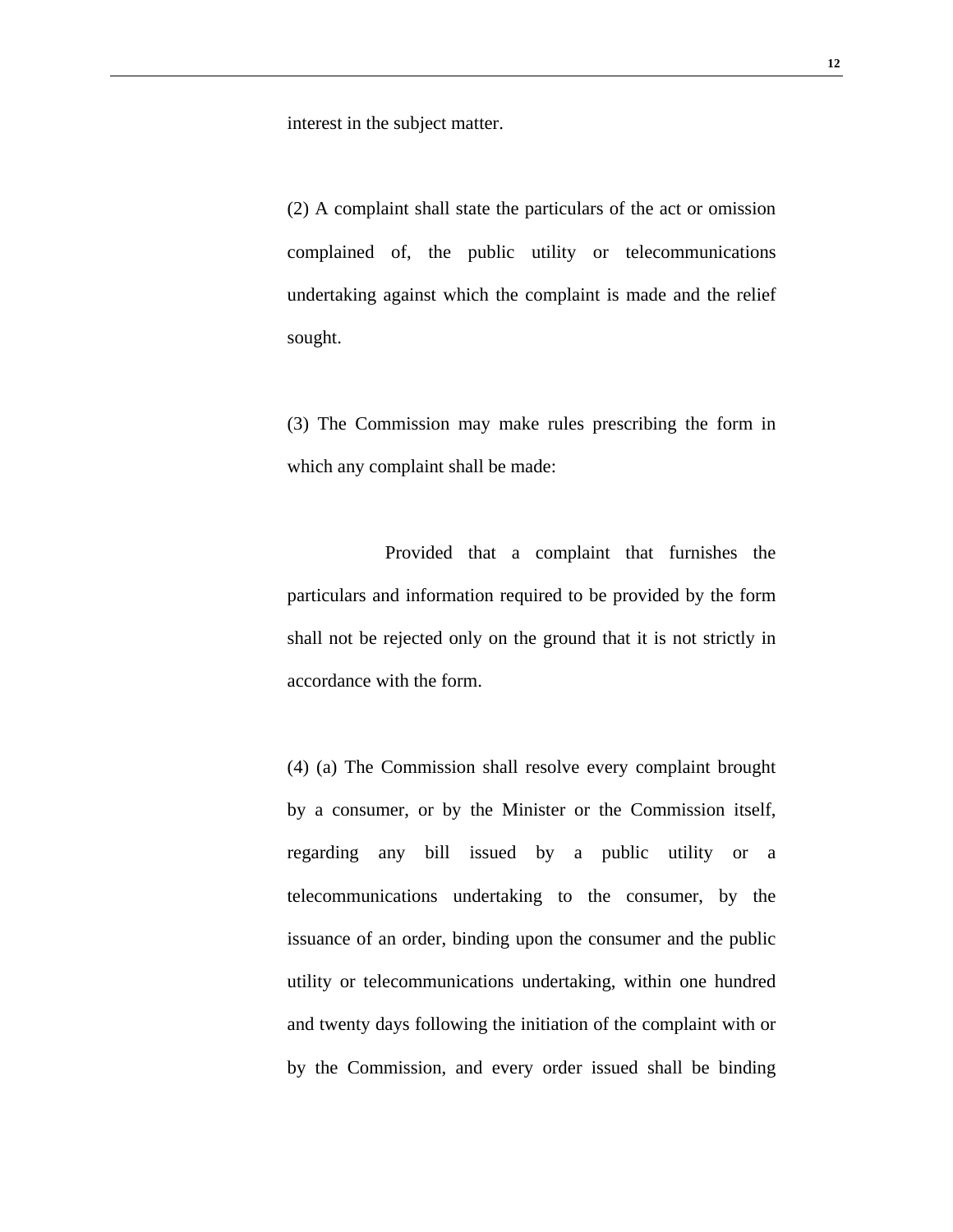upon the consumer and the public utility or telecommunications undertaking, as the case may be.

(b) Every order issued under paragraph (a) shall be based upon the Commission's review of the evidence as may have been submitted to it by the consumer and the public utility or telecommunications undertaking, and any evidence developed by the Commission itself, within a one hundred and twenty day period, and shall require the consumer to pay any amounts owing to the public utility or the telecommunications undertaking, or the public utility or telecommunications undertaking to credit any amounts due to the consumer to his account, within a reasonable time, but in any event not more than ninety days from the date of the order.

(c) The Commission shall make rules, subject to the approval of the Minister, governing the procedure for determining the consumer's complaints provided for in paragraph (a).

(5) To the extent that any other applicable law or regulations issued thereunder varies or supplements the provisions of this Part, such law or regulations shall apply, but the provisions of this Part that are not so varied or supplemented shall continue to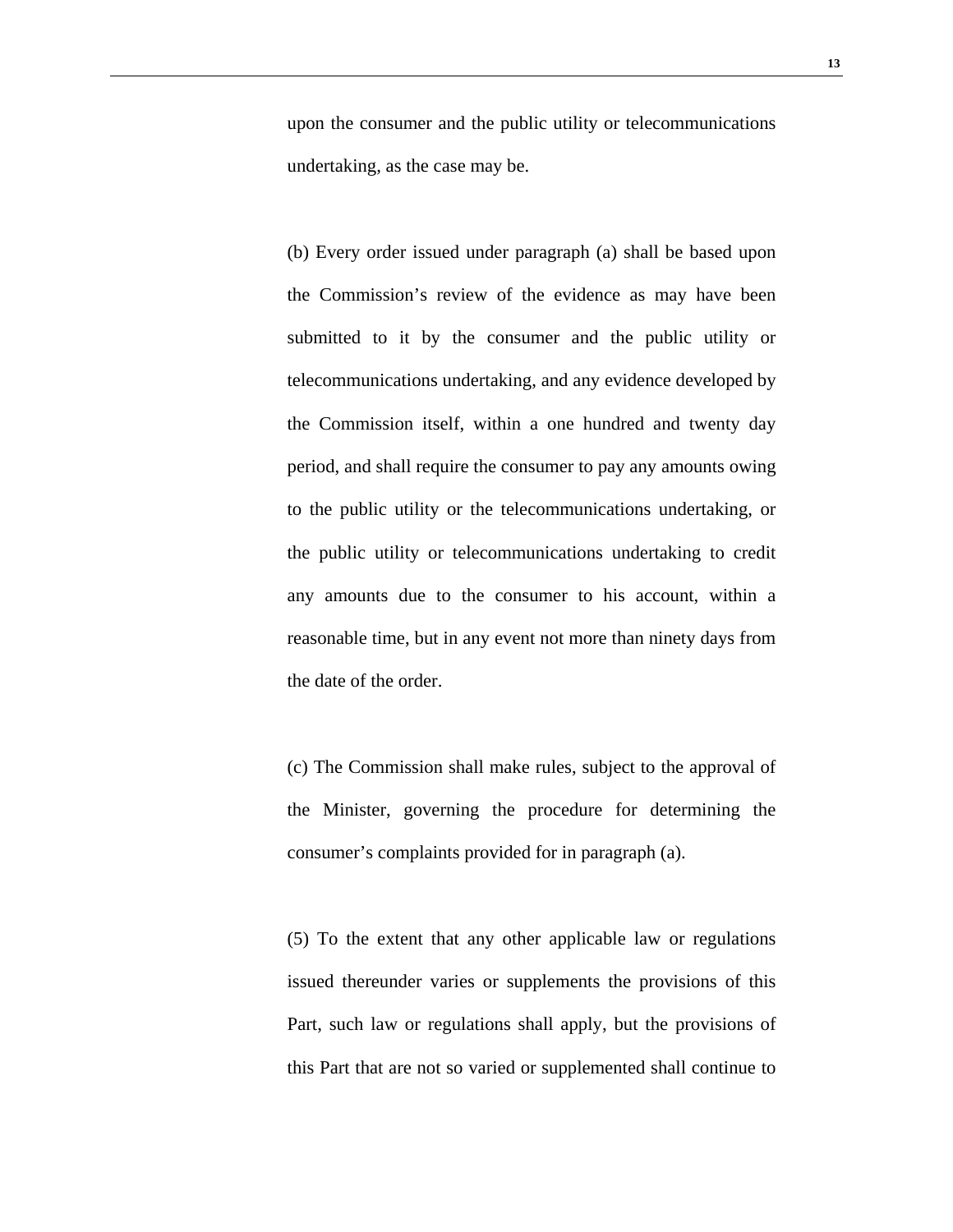apply as provided herein.".

telecommunications undertaking".

Amendment of section 53 of the Principal Act. 17. Section 53 of the Principal Act is amended by the insertion immediately after the word "utility" where it first appears of the words "or a telecommunications undertaking" and where the word "utility" appears for the second and third times insert before it the words "or

18. Section 55 of the Principal Act is amended as follows –

(a) by the insertion in subsection (1) immediately after the word "utility" where it first appears of the words "or telecommunications undertaking" and by the insertion immediately after the word "utility" where it appears for the second time of the words "or that telecommunications undertaking";

(b) in subsection 2 by the insertion immediately after the word "utility" of the words "or telecommunications undertaking".

(a) by the insertion in subsection (1) immediately after the word "Act" of the words "or any other applicable law" and by the insertion immediately after the word "utility" in the two places

19. Section 56 of the Principal Act is amended as follows –

Amendment of section 56 of the Principal Act.

Amendment of section 55 of the Principal Act.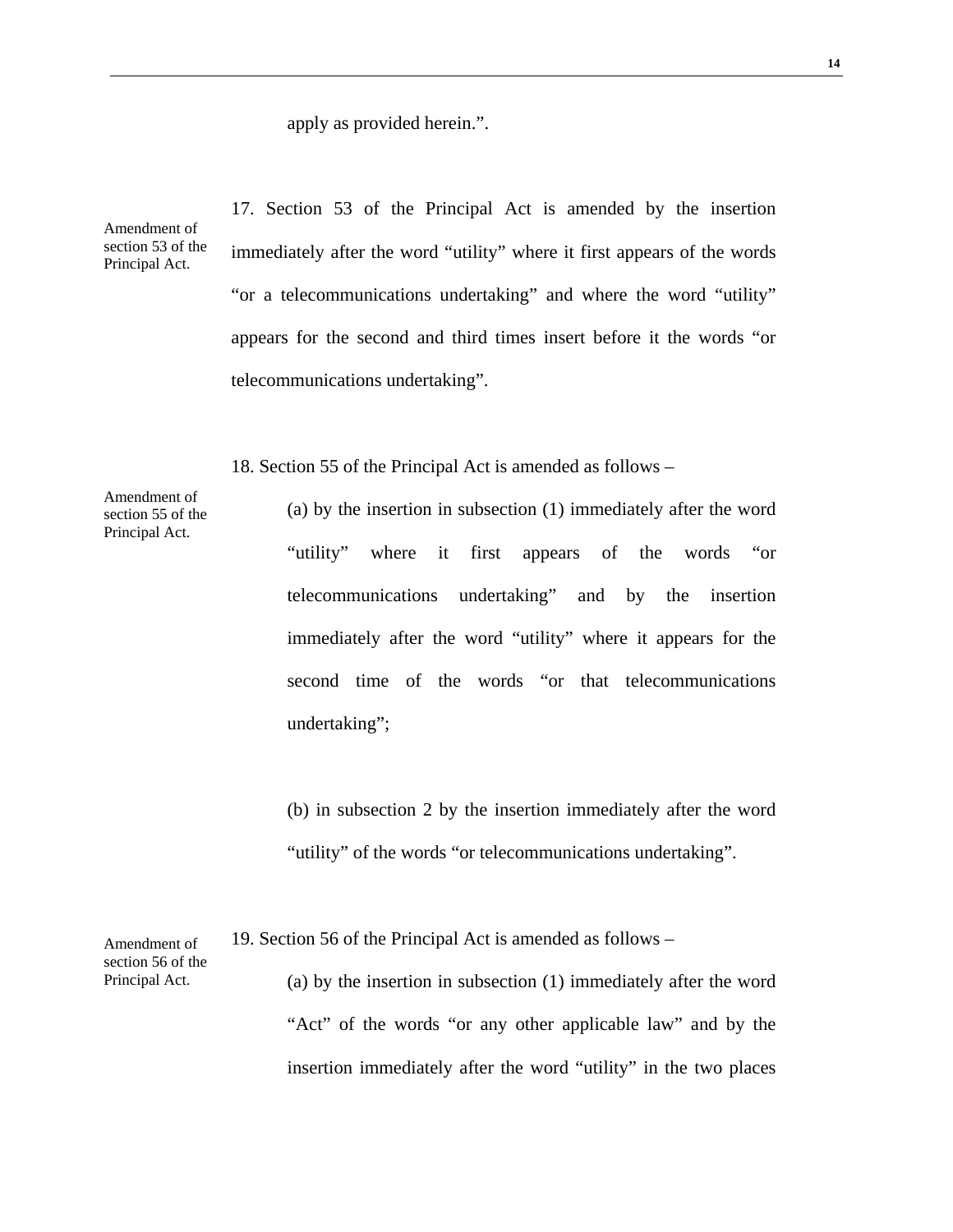where it appears the of words "or telecommunications" undertaking";

(b) by the insertion in subsection (3) immediately after the word "utility" of the words "or telecommunications undertaking"

Amendment of section 57 of the 20. Section 57 of the Principal Act is amended as follows –

Principal Act.

(a) in subsection (1) by the insertion immediately after the word "utility" of the words "or a telecommunications undertaking" (b) in subsection (2) by the insertion immediately after the word "utility" of the words "or telecommunications undertaking".

Amendment of section 59 of the Principal Act. 21. Section 59(5) of the Principal Act is amended by the insertion immediately after the word "utility" where it appears for the first time of the words "or the telecommunications undertaking" and where it appears the second time, of the words "or telecommunications undertaking".

Amendment of section 60 of the Principal Act. 22. Section 60 of the Principal Act is amended by the insertion immediately after the word "utility" of the words "or telecommunications undertaking".

Amendment of section 62 of the Principal Act. 23. Section 62 of the Principal Act is amended by the deletion of the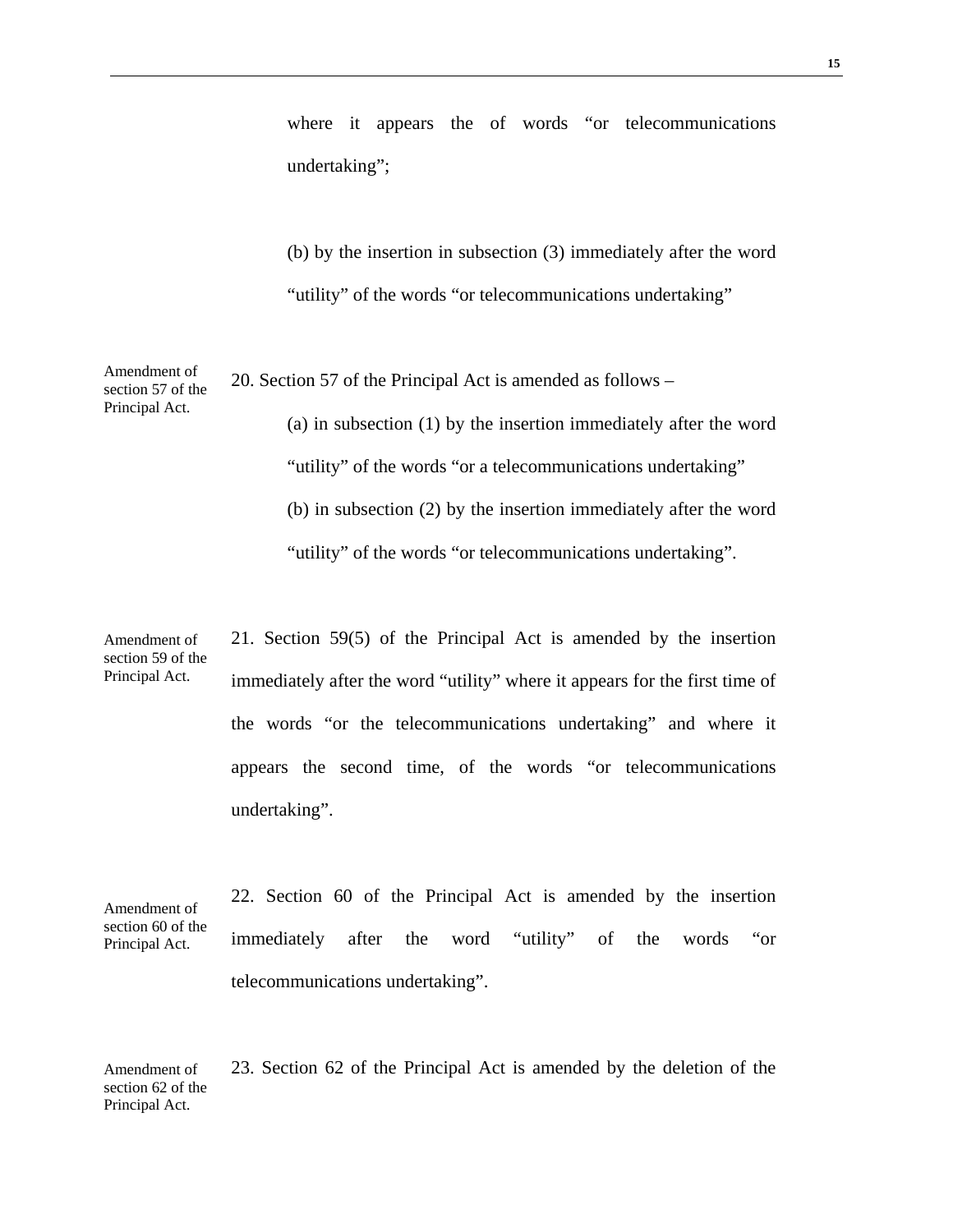words beginning with the word "between" where it first appears and ending with word "utility" where it appears for the second time.

Amendment of section 64 of the 24. Section 64 of the Principal Act is amended as follows –

> (a) in subsection (1) and in the marginal note by the insertion immediately after the word "utilities" of the words "and telecommunications undertakings";

(b) in subsection  $(2)$  –

Principal Act.

(i) by the substitution for paragraph (b) of the following paragraph as paragraph (b) –

"(b) one percent of the gross revenue derived from services in the case of any operator or service provider; and";

(ii) in paragraph (c) by the insertion immediately after the word "utility" of the words "or other telecommunications undertaking";

(c) by the substitution for subsection (3) of the following subsection as subsection  $(3)$  –

> "(3) The Commission shall, on the basis of the budget that it shall submit to the Ministry of Finance pursuant to section 20 and no later than forty-five days before the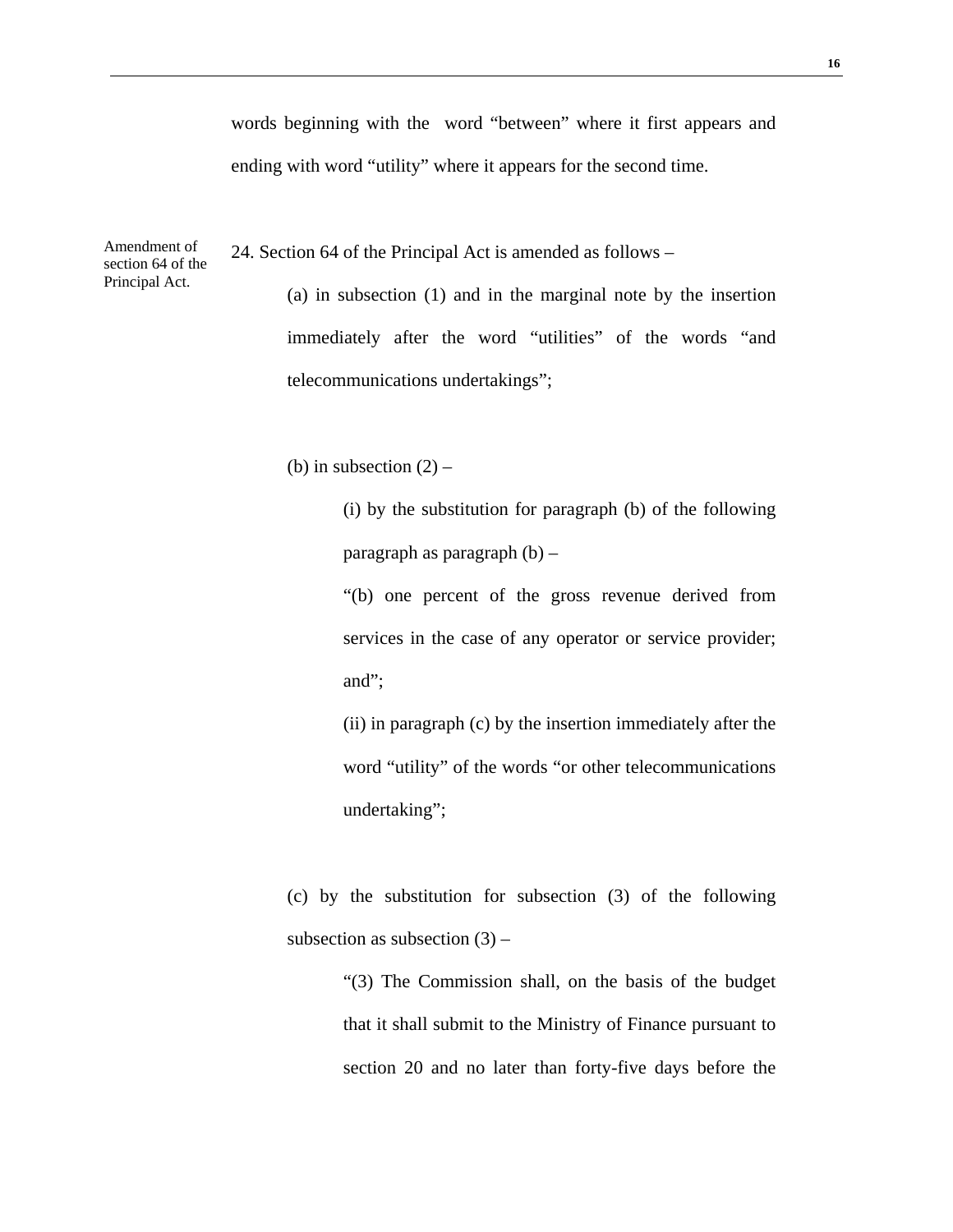beginning of the financial year to which such budget relates, determine and notify each public utility and telecommunications undertaking under its jurisdiction, and that is subject to an annual assessment pursuant to subsection (2), of the annual assessment upon such public utility and telecommunications undertaking and of the annual assessment upon each other public utility and telecommunications undertaking under the Commission's jurisdiction.";

(d) in subsections (4) and (6) by the insertion immediately after the words "utility" of the words "and a telecommunications undertaking";

(e) in subsection (5) by the insertion immediately after the word "utility" of the words "and telecommunications undertaking".

Amendment of section 65 of the Principal Act. 25. Section 65 of the Principal Act is amended as follows – 1. (a) in subsection (1) by the insertion immediately after the word "utility" wherever it appears of the words "or telecommunications undertaking"; and by the deletion of the words "to any one public utility";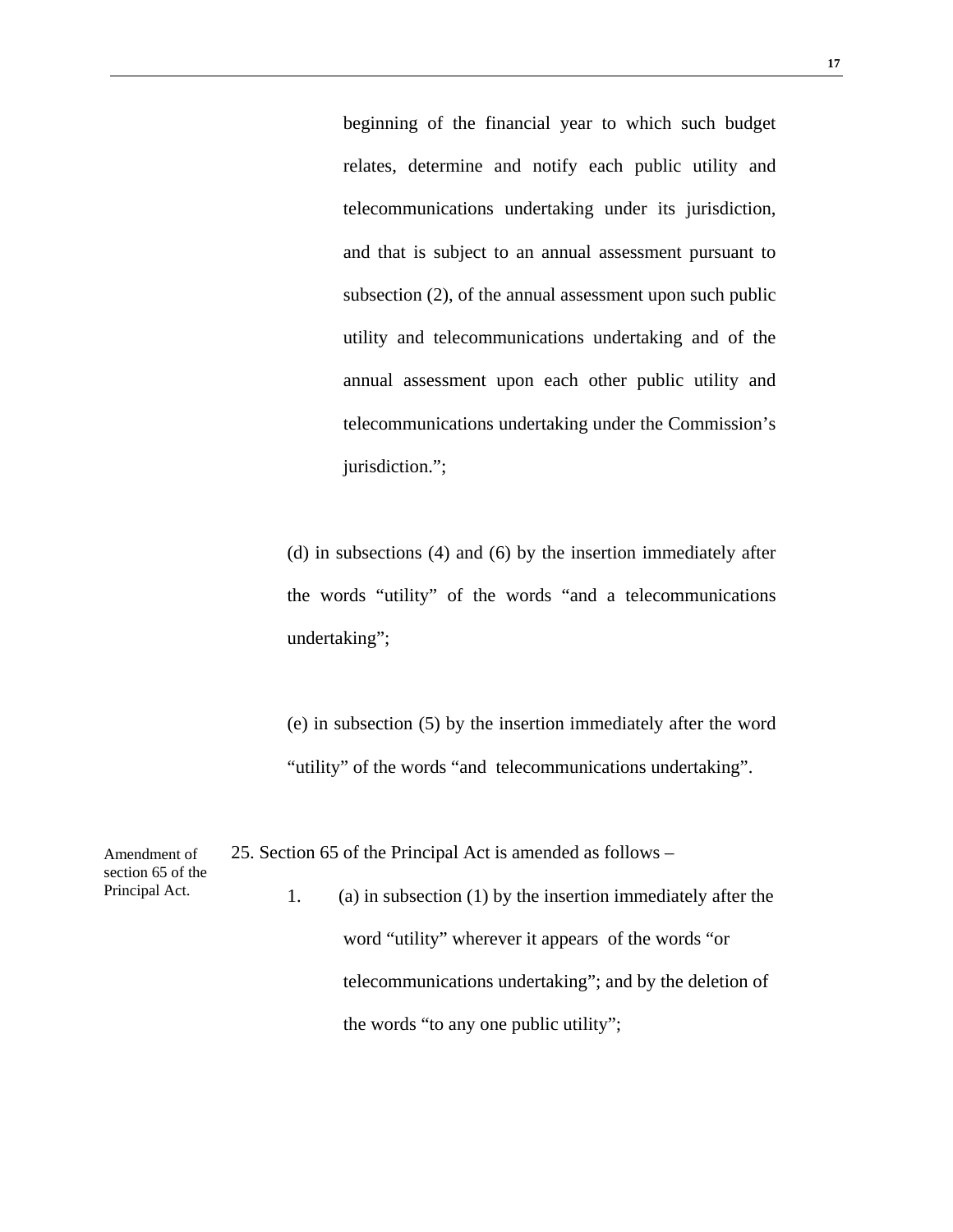(b) in subsection  $(1)(a)$  –

(i) by the substitution for subparagraph (ii) of the following paragraph as subparagraph (ii) –

 "(ii) one-half percent in the case of any operator or service provider;"

(ii) in subparagraph (iii) by the insertion immediately after the word "utility" of the words "or telecommunications undertaking";

(c) in subsection  $1(b)$  –

(i) by the substitution for subparagraph (ii) of the following paragraph as subparagraph (ii) –

"(ii) one-tenth of one percent in the case of any operator or service provider;";

(ii) in subparagraph (iii) by the insertion immediately after the word "utility" of the words "or telecommunications undertaking".

2. in subsection (2) by the insertion immediately after the word "utility" in the two places where it appears of the words "or a telecommunications undertaking".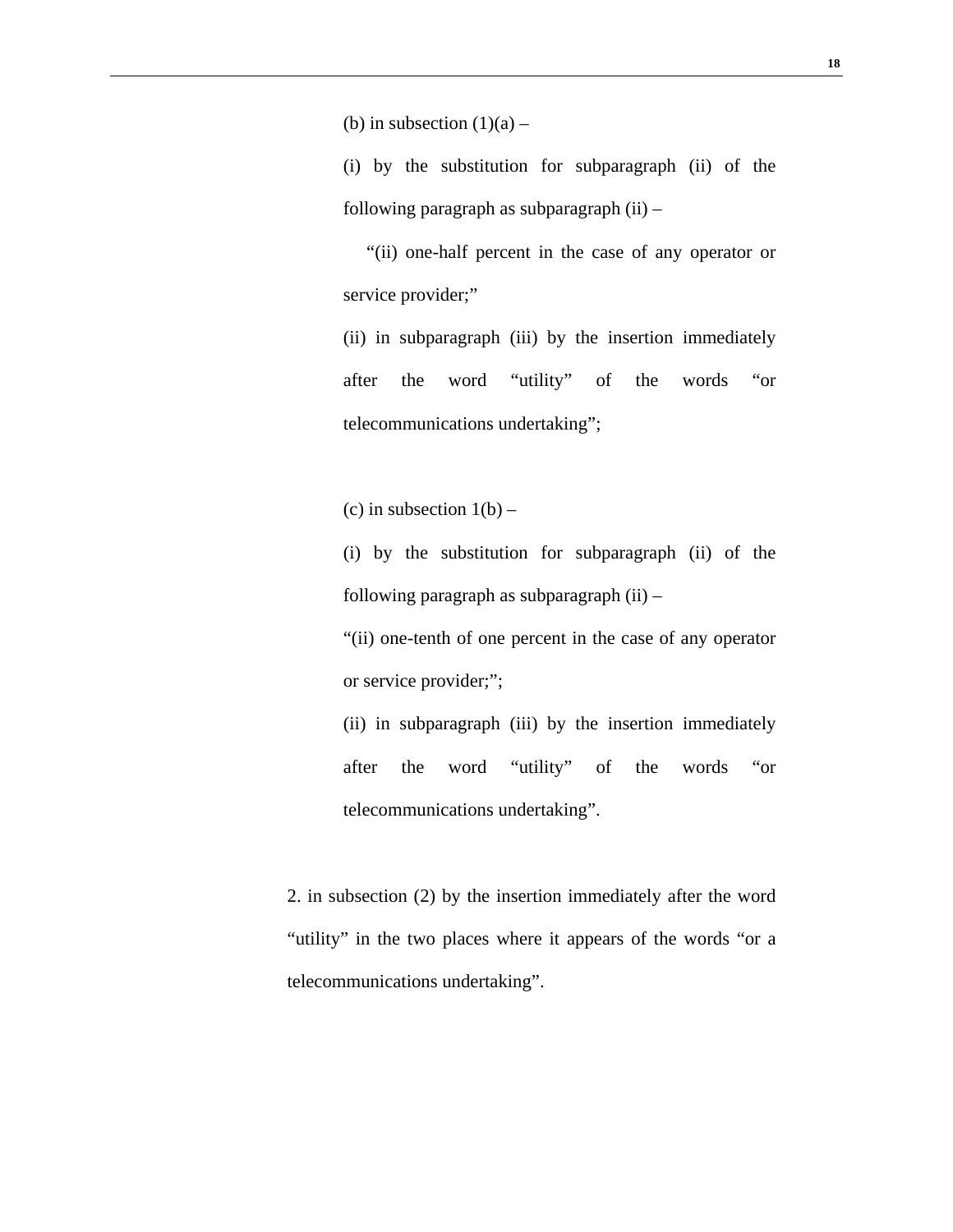Amendment of section 66 of the Principal Act. 26. Section 66(1) of the Principal Act is amended by the insertion before the words "any party" of the words "the Commission or" and by the

substitution for the word "may" of the words "shall register and".

Amendment of section 70 of the Principal Act. 27. Section 70 of the Principal Act is amended by the insertion immediately after the word "utility" of the words "and telecommunications undertaking".

Amendment of

Principal Act.

section 71 of the 28. Section 71 of the Principal Act is amended by the insertion immediately after the word "utility" of the words "and telecommunications undertaking" and by the insertion after the word "utility" in the marginal note of the words "or telecommunications undertaking".

Amendment of section 72 of the Principal Act. 29. Section 72 of the Principal Act is amended by the insertion immediately after the word "utility" of the words "and telecommunications undertaking".

Amendment of section 73 of the Principal Act. 30. Section 73 of the Principal Act is amended by the insertion immediately after the word "utility" where it appears for the first, second and third times of the words "or telecommunications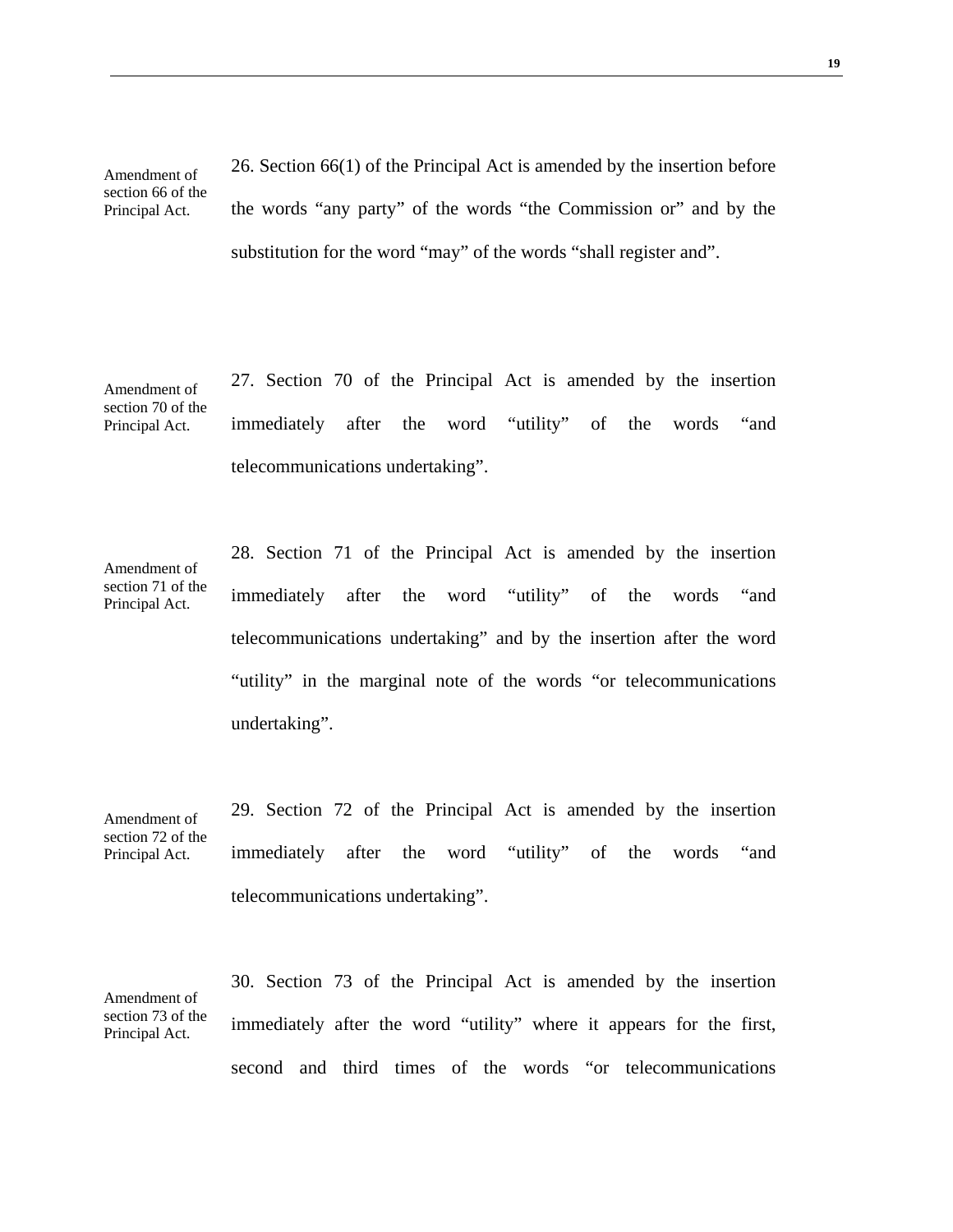undertaking" and where the word "utility" appears for the fourth time by the insertion of the words "and telecommunications undertaking"; and in the marginal note by the insertion immediately after the word "utility" of the words "or telecommunications undertaking".

Amendment of 31. Section 75 of the Principal Act is amended as follows -

section 75 of the Principal Act.

(a) by re-numbering it as subsection (1) and in the re-numbered subsection by the insertion immediately after the word "utility" where it appears for the first time of the words "and telecommunications undertaking" and where the word "utility" appears for the second time by the insertion of the words "or telecommunications undertaking" immediately after it,

(b) insert the following as subsection (2) after the re-numbered subsection  $(1)$  -

> "(2) To the extent that any other applicable law or regulations issued thereunder varies or supplements a penalty provided for in this Part, the penalty provided in such law or regulations shall apply, but the provisions of this Part that are not so varied or supplemented shall continue to apply as provided herein.".

32. Section 82 of the Principal Act including the marginal note is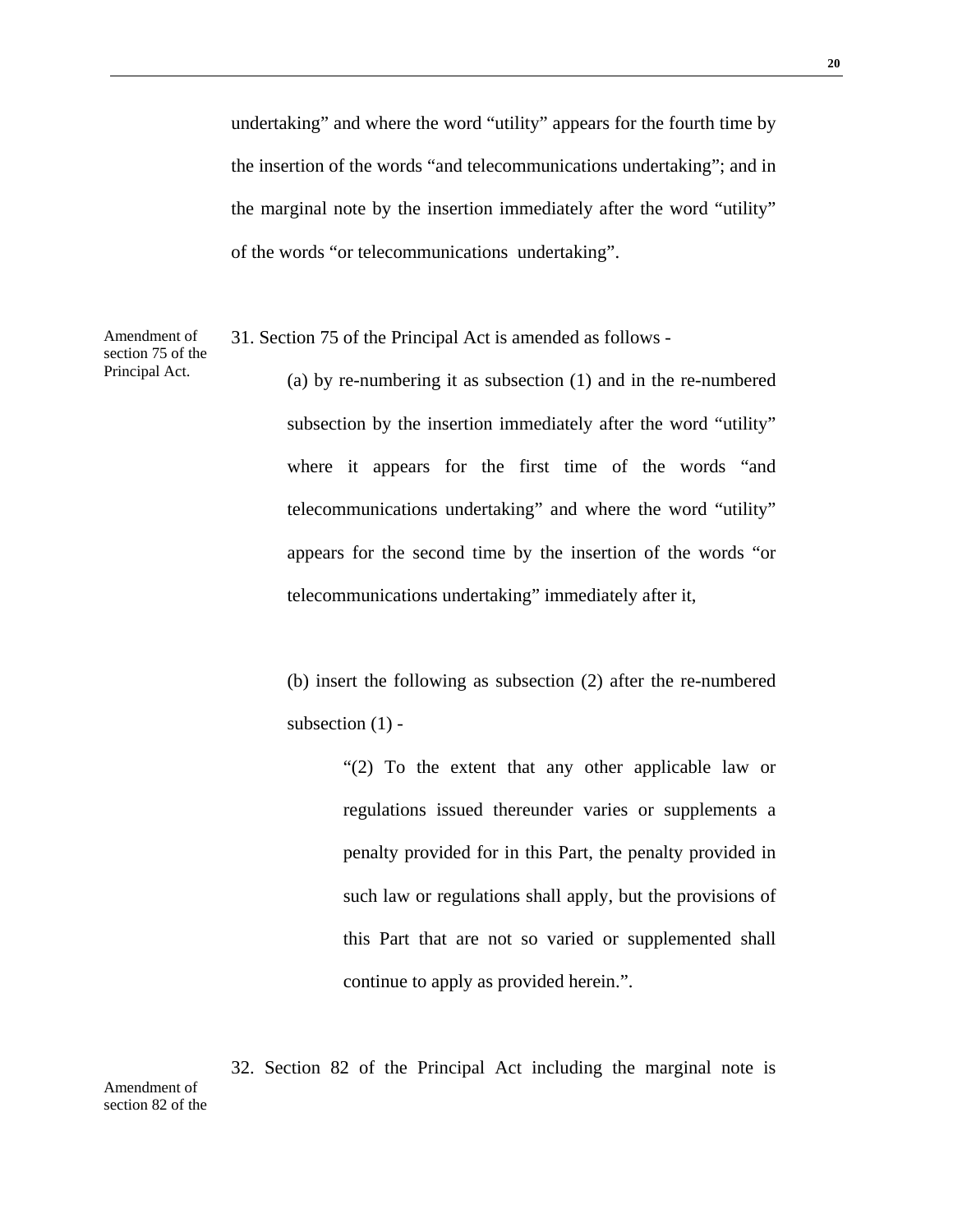Principal Act. amended by the insertion immediately after the word "utility" of the words "and telecommunications undertaking".

33. Section 83 of the Principal Act is amended as follows –

Amendment of section 83 of the Principal Act.

(a) in subsection (1) in the opening part and the marginal note by the insertion immediately after the word "utility" the words "and telecommunications undertaking", and in the ending part by the insertion immediately after the word "utility" of the words "and the telecommunications undertaking";

(b) in subsection (2) by the insertion immediately after the word "utility" of the words "and telecommunications undertaking"

(c) in subsection (3) by the insertion immediately after the word "utility" of the words "and a telecommunications undertaking";

(d) in subsection (4) by the insertion immediately after the word "utility" where it appears for the first and third times of the words "or the telecommunications undertaking"; and by the insertion after the word "utility" where it appears for the second time of the words "or a telecommunications undertaking";

(e) in subsection (5) by the substitution for the proviso of the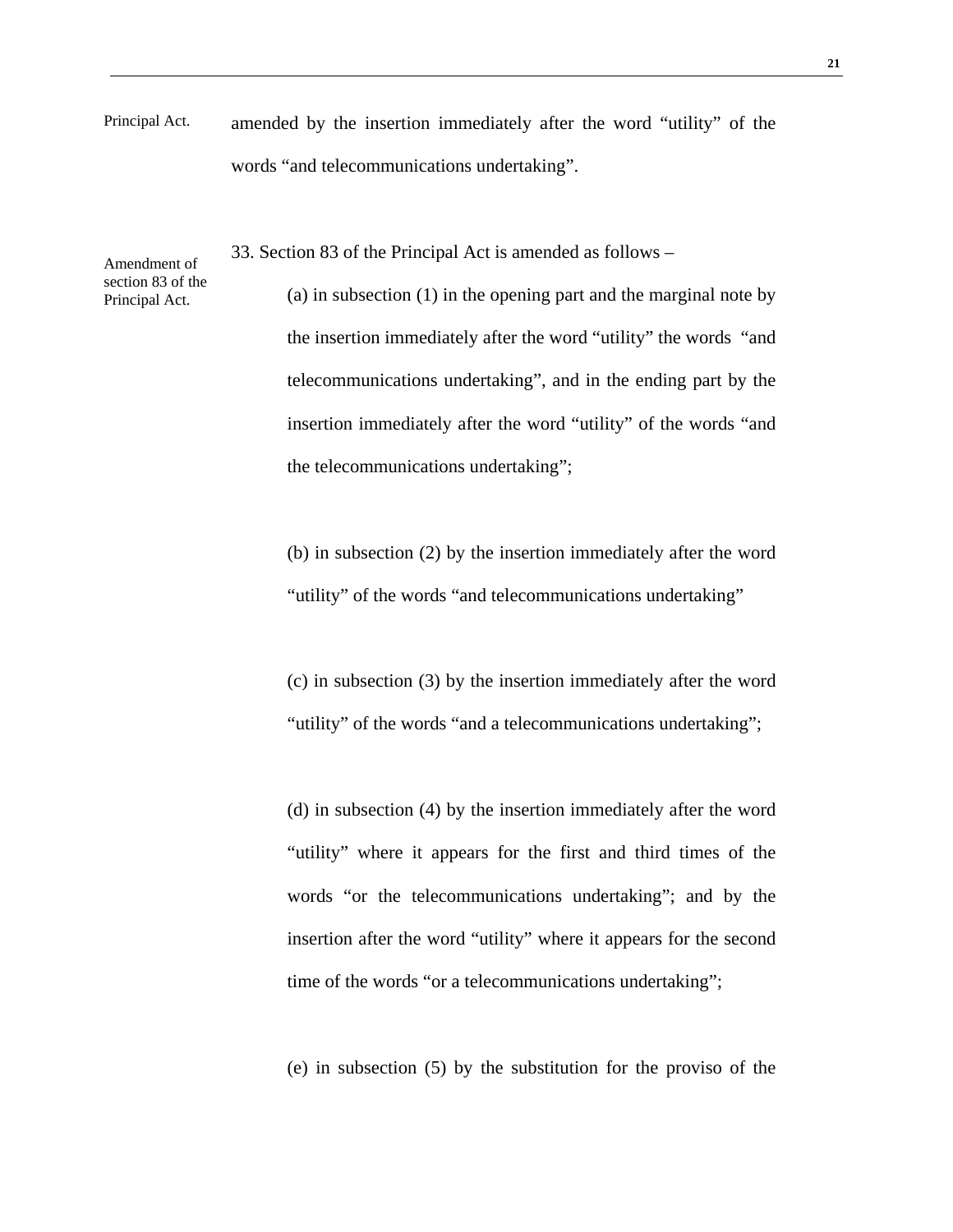following proviso –

 "Provided that the Commission shall take all due and reasonable care to protect and shall not publish or otherwise make publicly available the trade secrets of the public utility or the telecommunications undertaking, third party confidential information, or any other information that may aid a competitor or potential competitor of the public utility or the telecommunications undertaking.".

34. Section 85 of the Principal Act is amended as follows –

Amendment of section 85 of the Principal Act.

(a) in subsection  $(1)(a)$  by the insertion immediately after the word "Act" of the words "and any other applicable law";

(b) in subsection  $(1)(c)$  by the insertion immediately after the word "utilities" of the words "and telecommunications undertakings".

Amendment of section 87 of the Principal Act. 35. Section 87 of the Principal Act is amended as follows –

> (a) in the opening part by the insertion immediately after the word "utility" of the words "or a telecommunications undertaking";